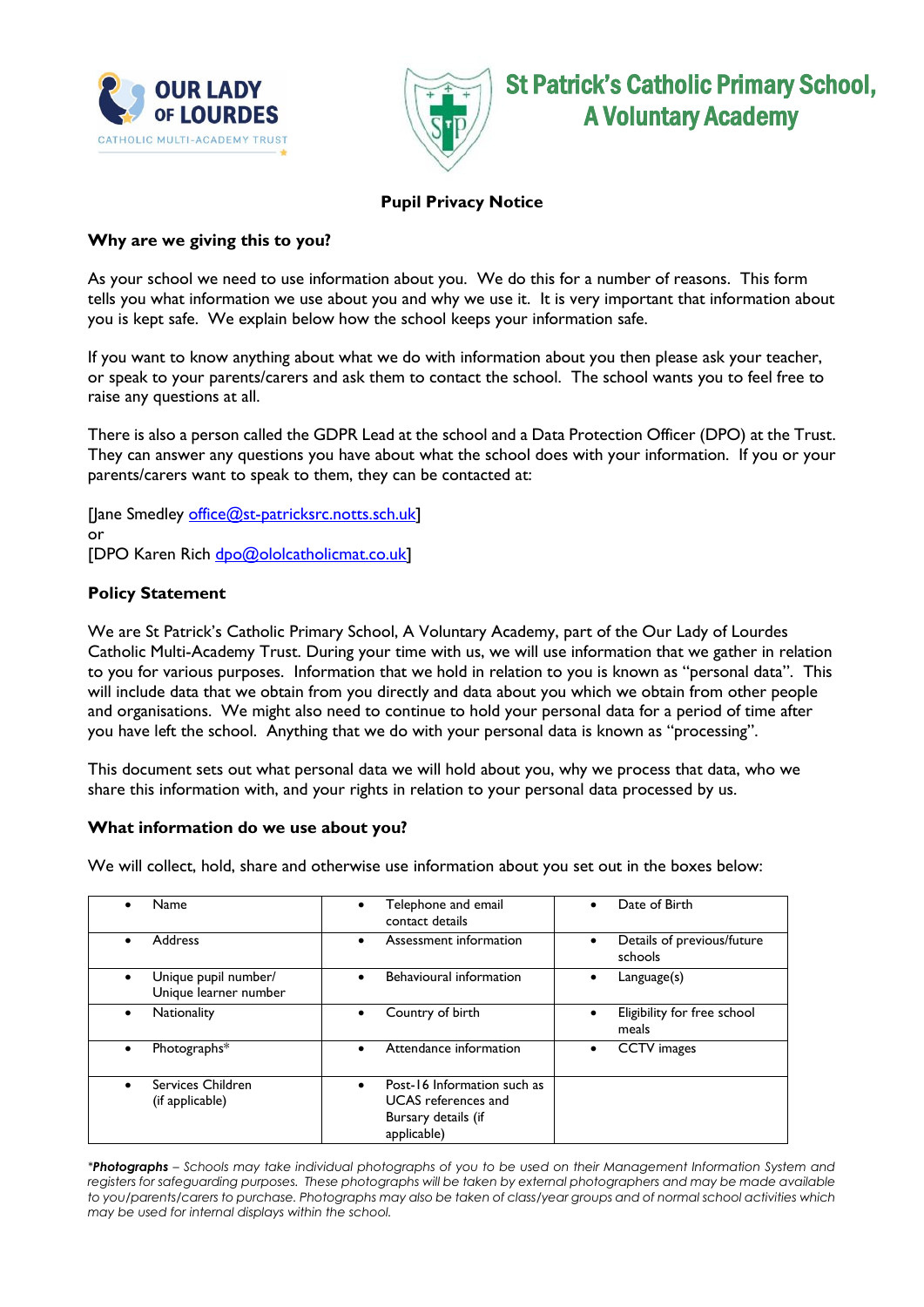We will also collect, hold, share and otherwise use some information about you which is special "special category personal data" and we will take extra care to make sure that this is kept safe:

|        | Racial or ethnic origin                              | Religious beliefs | Special educational needs<br>and disability information |
|--------|------------------------------------------------------|-------------------|---------------------------------------------------------|
|        | Medical / Health information<br>Dietary requirements | Biometric data    | Information relating to<br>keeping you safe             |
| Gender |                                                      |                   |                                                         |

#### **Where do we get this information from?**

We get this information from:

- You
- Your parents/carers
- Teachers and other staff
- People from other organisations, such as doctors or the local authority for example

### **Why do we use this information?**

We use this information for lots of reasons, including:

- To make sure that we give you a good education and to support you through this
- To make sure that we are able to address and support any educational, health or social needs you may have
- To make sure everyone is treated fairly and equally
- To keep you and everyone at the school safe and secure (providing appropriate pastoral care, including support with the safeguarding agenda)
- To deal with emergencies involving you
- To celebrate your achievements
- To comply with the law regarding data sharing
- To monitor and report on your progress and provide additional information to your parents/carers
- To facilitate school transport and trips

Some of these things we have to do by law. Other things we do because we need to so that we can run the school.

Sometimes we need permission to use your information. This includes taking pictures or videos of you to be used on our website or in the newspaper etc. Before we do these things we will ask you or if necessary your parent/carer for permission.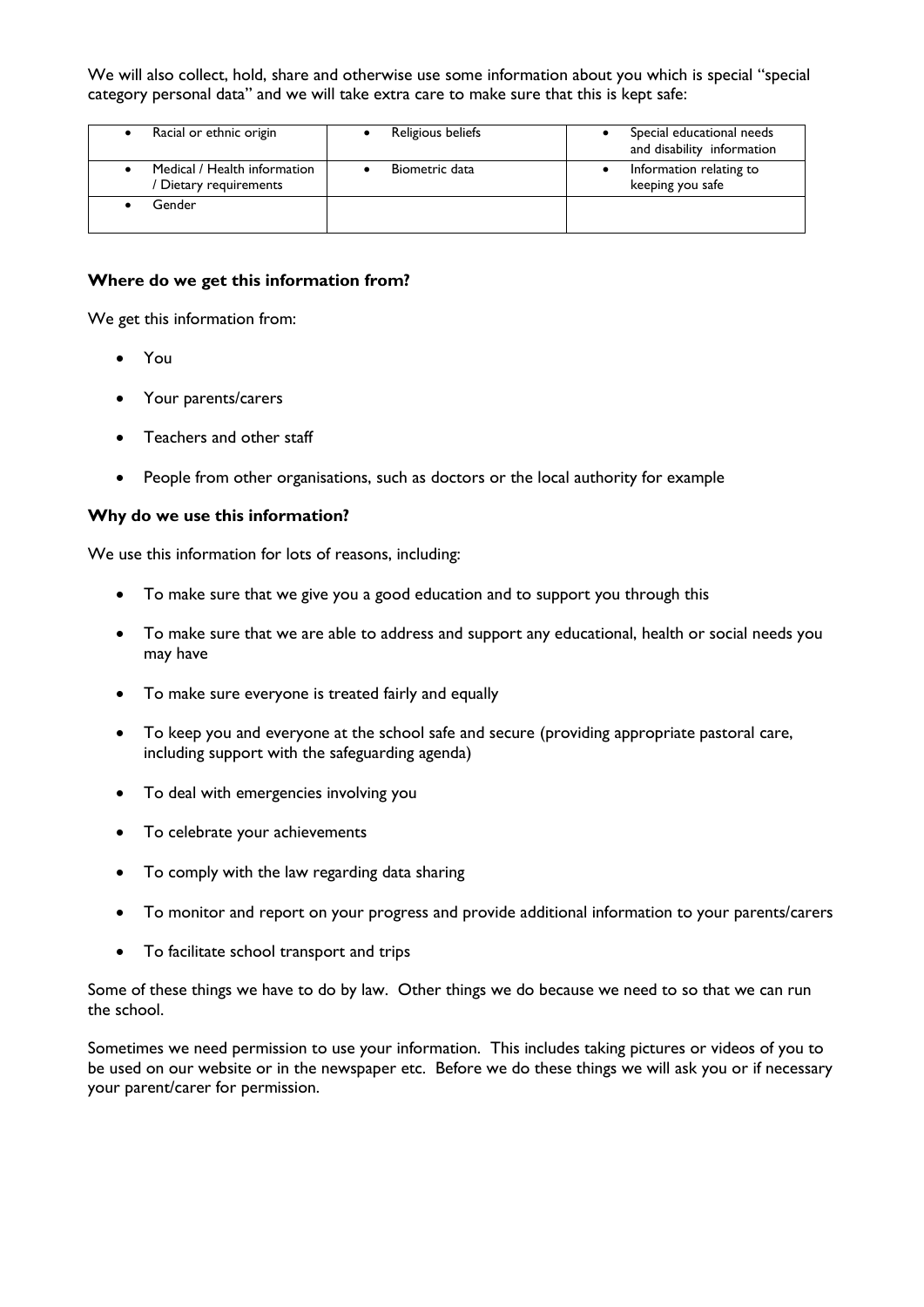# **Why do we use special category personal data?**

We may need to use the information about you which is special (mentioned above) where there is a specific interest to do so for example health and social care purposes or to provide you with equal opportunities and treatment. We will also use this information where you have given us permission to do so.

There may also be circumstances where we need to use your information in relation to legal claims, or to protect your vital interests and where you are unable to provide your consent.

## **How long will we hold information in relation to our pupils?**

We will hold information relating to you only for as long as necessary. How long we need to hold on to any information will depend on the type of information. Where you change school we will usually pass your information to your new school. For further details, please see our Retention & Destruction Policy.

## **Who will we share pupil information with?**

We may share information about you with:

- Other schools or educational institutions you may attend or require support from Local Authorities, to assist them in the exercise of their responsibilities in relation to education and training, youth support and safeguarding purposes
- The Department for Education and/ or Education Skills Funding Agency as required by the law
- Contractors, to enable them to provide an effective service to the school, such as school meal providers or external tutors
- Assessment bodies, for example Examination Boards and Testing Agencies

### **Keeping this information safe**

It is very important that only people who need to use your information can see it. The school keeps your information safe by:

- Ensuring that only authorised people have access to it
- It is transmitted in a safe and secure manner
- Ensuring we have internal policies and controls in place to ensure that personal data is not lost, accidentally destroyed, misused or disclosed, and is not accessed by anybody without the required permissions

### **Your rights in relation to your information**

You can ask to see the information we hold about you. If you wish to do this, you should contact:

DPO Karen Rich [dpo@ololcatholicmat.co.uk](mailto:dpo@ololcatholicmat.co.uk)